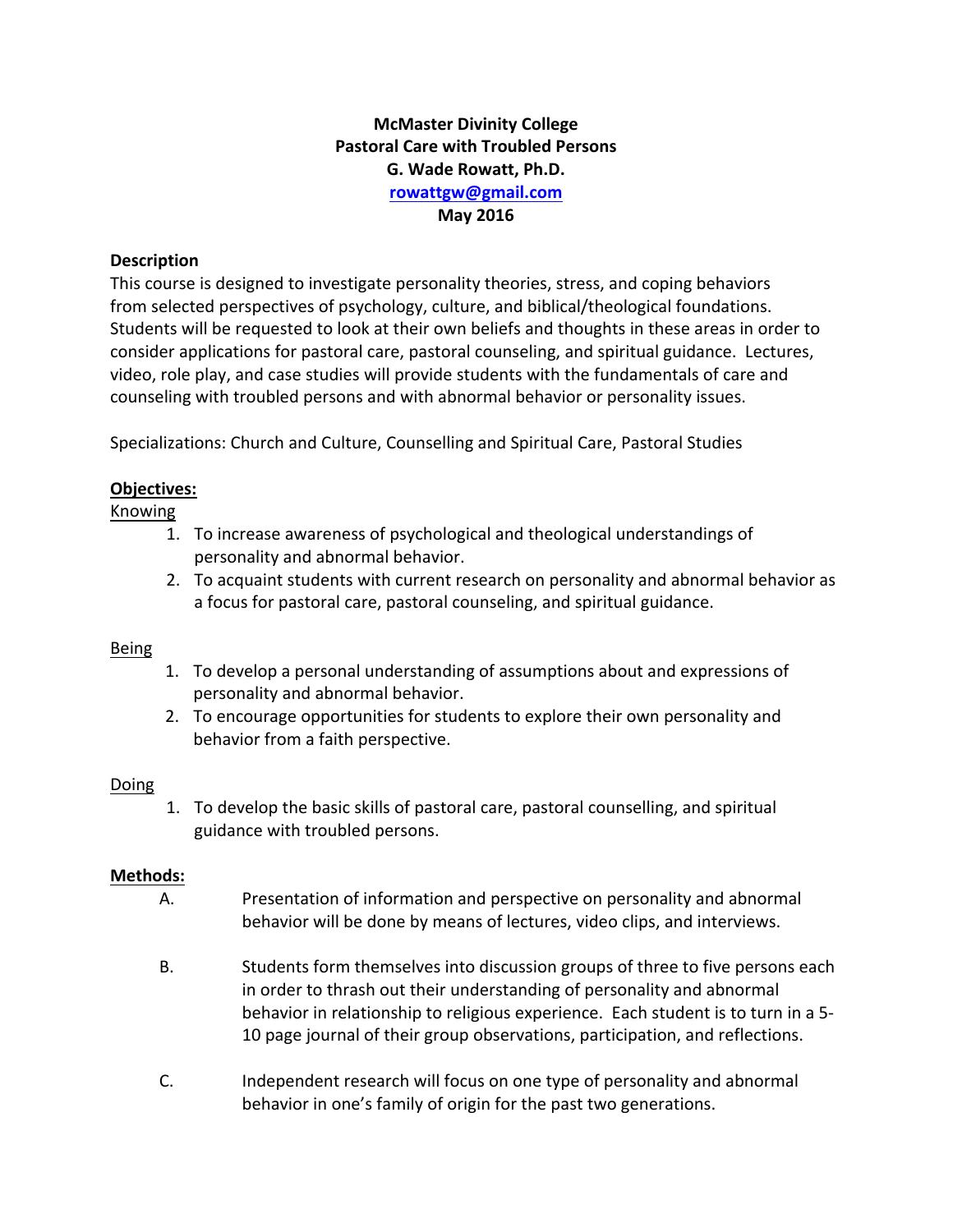D. Students will write a book reviews on the Wayne E. Oates, Care of Troublesome People or a selection from the bibliography if they have already read this text.

#### **Required Texts**

Oates, Wayne E., Care of Troublesome People or Behind the Mask

Bernstein, Albert, **Emotional Vampires** 

#### **Requirements:**

- **A.** Share with each other in the class and the groups. A journal on your contributions to the topics, your observations of others' input, and your reactions to the others in this group is **the last day of class (May 20, 2016)**. (10%)
- **B.** Turn in a book review on Oates, Care of Troublesome People or Behind the Mask. **Fourth day of class (May 19, 2016).** (30%)
- **C.** A book review on Bernstein, Emotional Vampires is two weeks after class (June 3, **2016).** (30%)
- **D.** The **independent reflection project** can be a summary of a theory of personality as it applies to the patterns in your own family. Include axioms that guided your family in dealing with these patterns. How has this impacted your life and/or your pastoral care and counseling? Due three weeks after class (June 10, 2016). (30%)

#### **Book Review Guidelines**

- 1. Give the Author, Title, and Publication Data. Provide a brief statement of who the **author** is and his or her **background** for writing this book.
- 2. State the **purpose** of the book and the **methodology** of the author.
- 3. How well did the author **accomplish the stated purpose**?
- 4. **Summarize each chapter** in sentence form. Give your brief understanding of the main points.
- 5. What were the **strengths and weaknesses** of this book?
- 6. **How** would you hope to use this in your current and/or future ministry?
- 7. Would you **recommend** this book to others? Who? Why?
- 8. If you use other reviews, be clear about **giving credit** and citations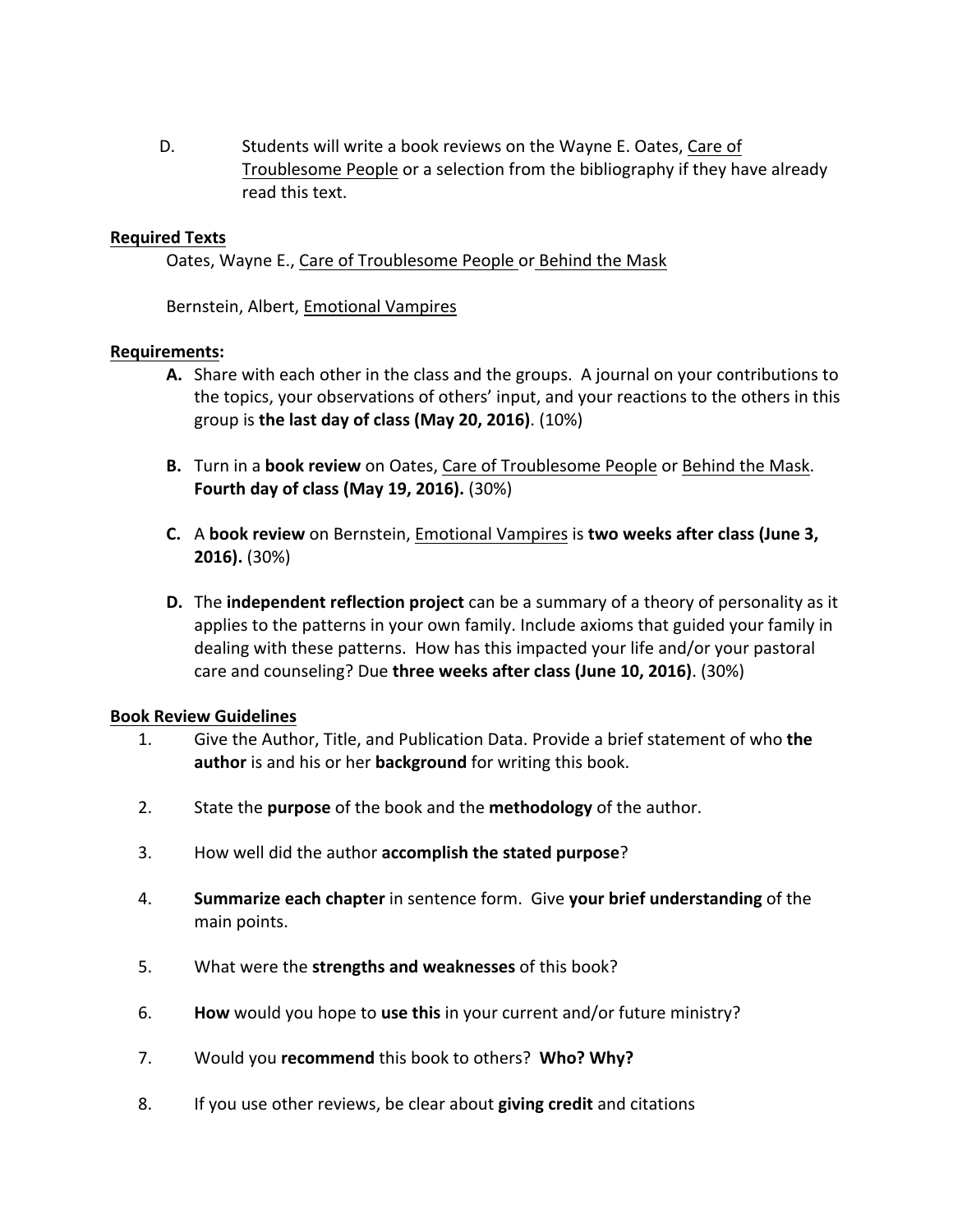# **Class Schedule:**

| Day one   | <b>Introductions and Course Expectations</b><br>Understanding Pastoral Care, Pastoral Counseling, and Spiritual Guidance<br><b>Biblical and Theological Foundations</b><br><b>Organizing Labs</b>                                  |
|-----------|------------------------------------------------------------------------------------------------------------------------------------------------------------------------------------------------------------------------------------|
| Day two   | Definitions of Basic personality terms<br>The Five Factor Model of Personality<br><b>Axis I Disorders</b><br>Care and Childhood and Adolescents Disorders<br><b>Care and Adult Issues</b><br><b>Discussion Labs</b>                |
| Day three | <b>Substance Related Disorders</b><br>Faith, 12 Steps, and Addictions<br><b>Care and Psychotic Disorders</b><br>(Schizophrenia, Paranoid, Delusions)<br>Care and Mood Disorders (Depression & Anxiety)<br><b>Discussion Labs</b>   |
| Day four  | Care and Trouble with Eating, Sleep, and<br>Impulse Control<br>Care and Personality Issues: Antisocial, Borderline,<br>Histrionic, Narcissistic, Avoidant, Dependent, and<br><b>Obsessive Compulsive</b><br><b>Discussion Labs</b> |
| Day five  | <b>Global Assessment of Functioning</b><br><b>Referral Counseling and Records</b><br><b>Final Evaluations</b>                                                                                                                      |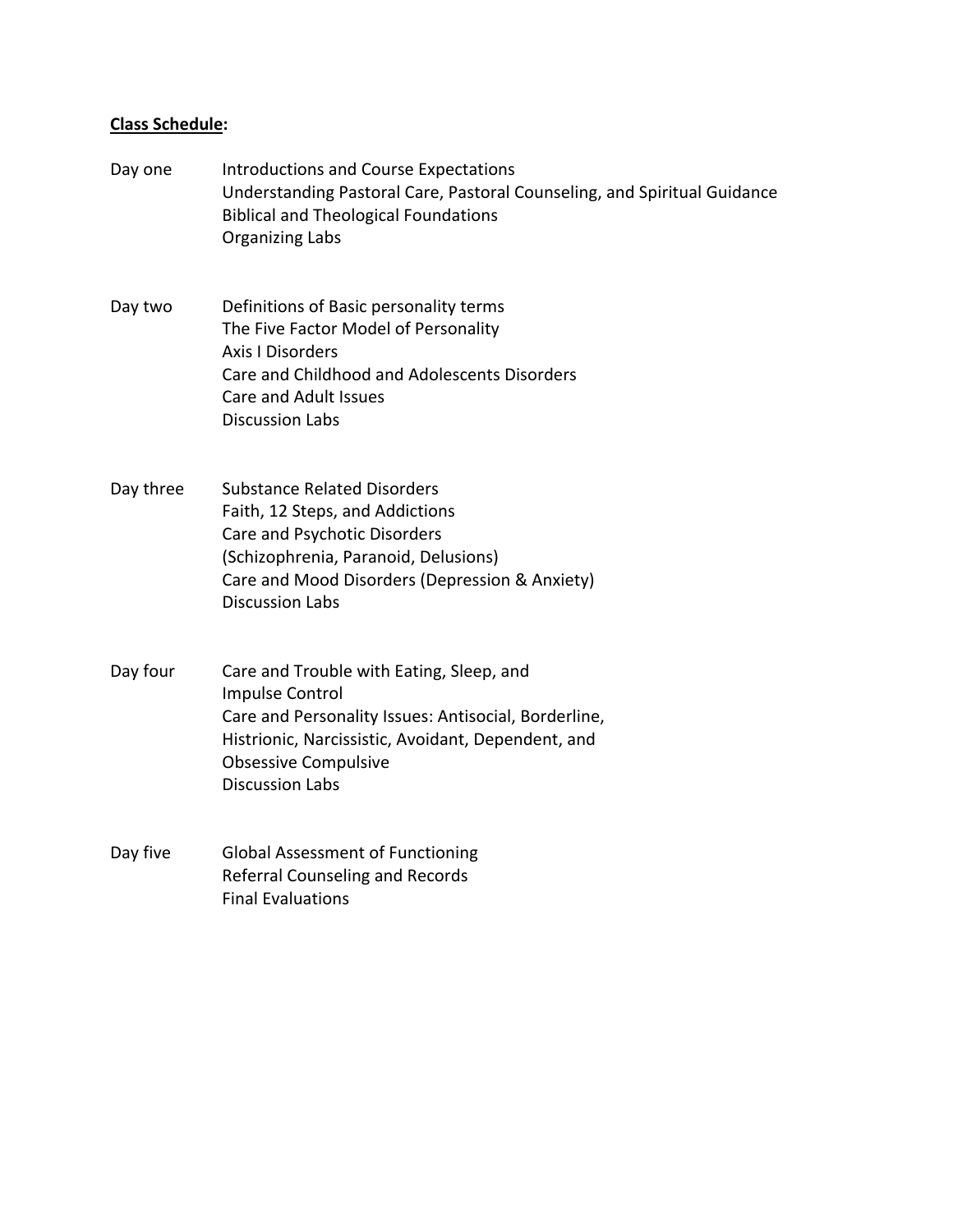#### **SELECTED BIBLIOGRAPHY**

American Psychiatric Association, Diagnostic and Statistical Manual of Mental Disorders, Fourth Edition, Text Revised, 2000.

Bell, John, How to Deal with Difficult and Aggressive People, 2004.

Bernstein, Albert, Emotional Vampires, 2002.

Bernstein, How to Deal with Emotionally Explosive People, 2002.

Belinki, et.al. Women's Ways of Knowing

Borchert, Gerald and Andrew D. Lester, Spiritual Dimensions of Pastoral Care, 1985.

Bosco, Monica, Never Good Enough, 1999.

Burns, David, Feeling Good: The New mood Therapy. New York: William Marrow, 1980.

Clinebell, Howard, Basic Types of Pastoral Counseling, 1996.

Collie, Robert M. The Obsessive -Compulsive Disorder: Pastoral Care, 1999

Draffen, Carrie-Mason, 151 Quick Ideas to Deal with Difficult People, 2007.

Dunlap, Susan J., Counseling Depressed Women, 1997.

Ekman, Paul, Emotions Revealed, 2003

Fowler, James, Faith Development and Pastoral Care, 1987.

Gilligan, Carol, In a Different Voice: Psychological Theory and Women's Development, 1982.

Godwin, Alan, How to Solve Your People Problems, 2008.

Hiltner, Seward and Lowell Colston. The Context of Pastoral Counseling, 1961.

Jackson, Walter, Codependency and the Christian Faith, 1987.

James, John W. and Frank Cherry, the Grief Recovery Handbook, 1988

Lepper, John, When Crises Comes Home, 1992

Lerner, Harriet, The Dance of Anger. New York: Harper Perennial, 1989.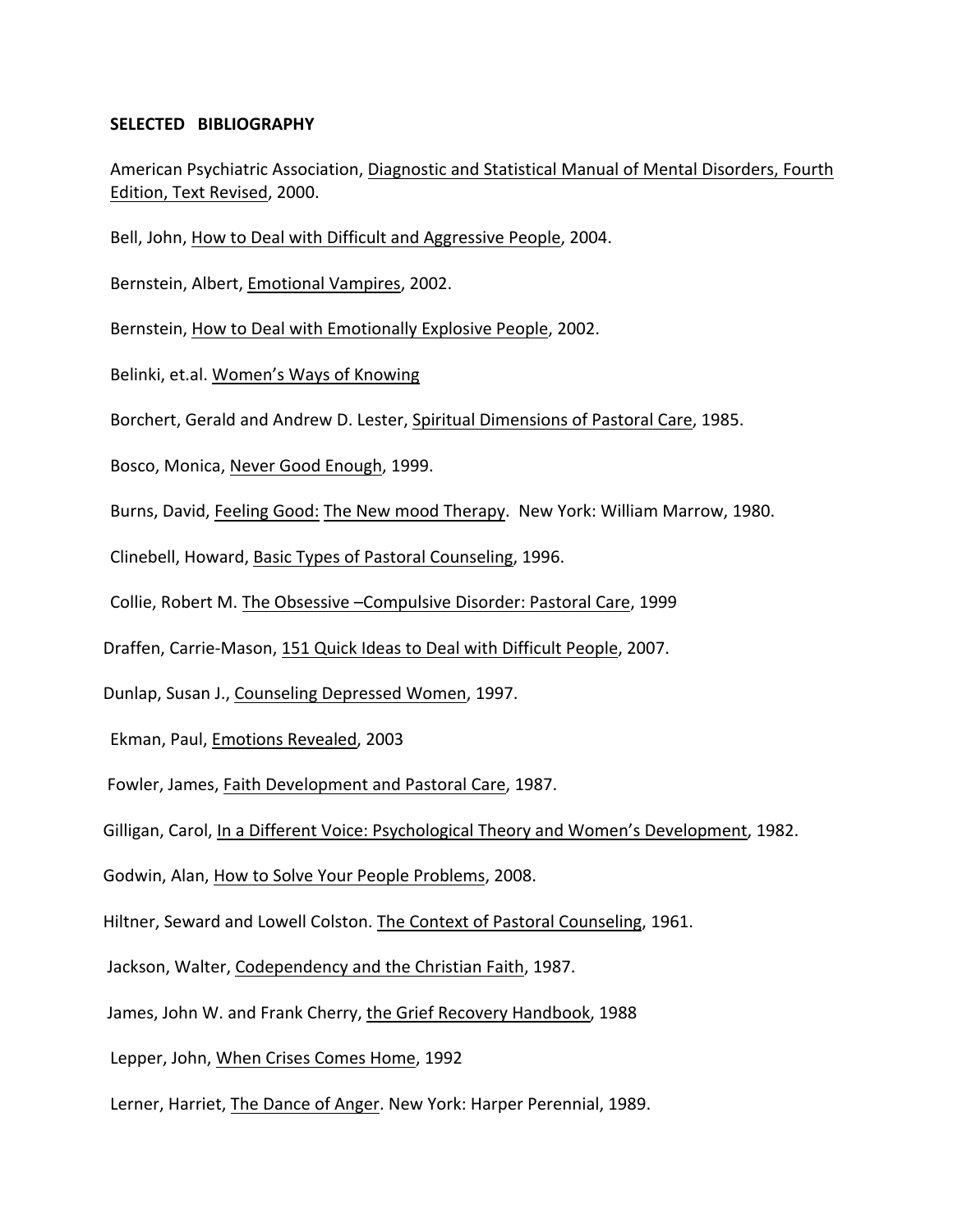Andrew D. Lester, The Angry Christian. Louisville: Westminster John Knox, 2004.

**Example 20**, Coping with Your Anger

Loder, James, The Transforming Moment

J. Thomas Meigs, "Maintaining a Good and Healthy Anger," Review and Expositor, Vol. 98, No.4, Fall, 2001, pp. 503-533.

Wayne E. Oates, Anxiety and the Christian Experience, Westminster Press, 1955.

Oates, Behind the Mask, 1987.

Oates, Christ and Selfhood, 1961.

Oates, Coping With Difficult People, Oates Institute, 2007.

Ornstein, Robert, Psychology of Consciousness, 1972.

Paloutzian, Raymond F., Handbook of the Psychology of Religion and Spirituality, 2005

Pargament, Kenneth, The Psychology of Religion and Coping, 2001

Patton, John, Pastoral Counseling: A Ministry of the Church, 1984.

\_\_\_\_\_\_\_, Pastoral Care, An Essential Guide, 2005

Pruyser, Paul W., The Minister as Diagnostician, 1976.

G. Wade Rowatt, Adolescents in Crises: A Guidebook for Parents, Teachers, Ministers, and Counselors, 2001.

Samenow, Stanton E. Inside the Criminal Mind, 1984.

Simmons, Paul, Faith and Health, 2007.

Smolin, Ann and John Guinan, Healing After the Suicide of a Loved One, 1993.

Stillion, Judith M. and Eugene E. McDowell, Suicide Across the Life Span, 1996.

Thornton, Edward, Being Transformed